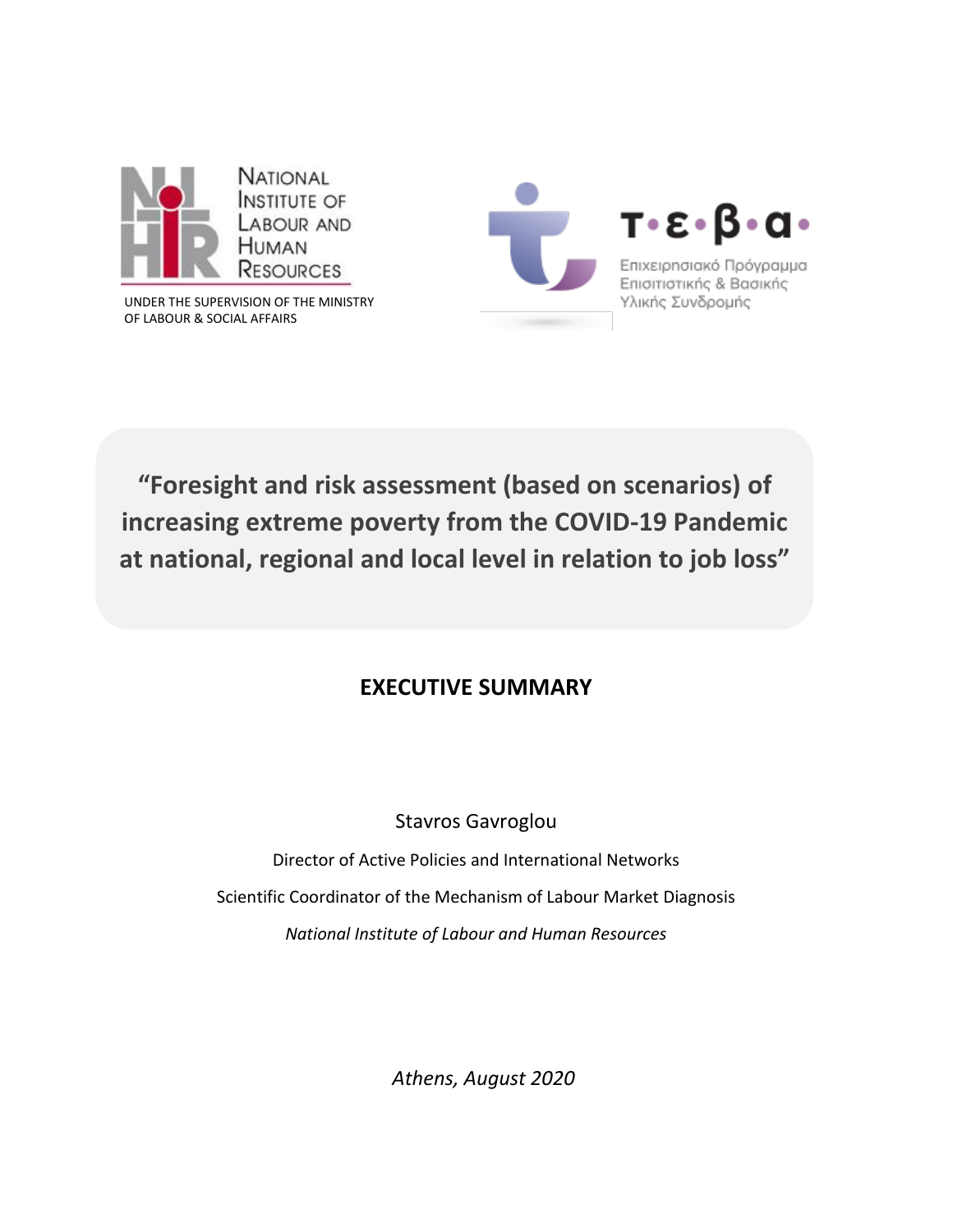The present study aims at a foresight and risk assessment (based on scenarios) of the increase in extreme poverty due to the COVID-19 pandemic at the national, regional and local levels in relation to job loss. The methodology for the implementation of the above objective was constituted by the following methodological steps:

- In a first phase, a bibliographic review of the phenomenon of extreme poverty and the effects of the COVID-19 pandemic on it was carried out. As it turned out, the progress made in recent years in reducing the number of people in poverty is being eliminated due to the advent of COVID-19. For the first time since 1998, poverty rates are going to rise as the world economy recedes and there is a sharp decline in GDP per capita while the COVID-19 crisis is going to have a disproportionate impact on the poor, through job losses, loss of benefits, increasing needs for services such as education and health care. In Greece, the crisis due to the COVID-19 disease will possibly worsen the social situation of large sections of the population and increase income inequality.
- In a second phase, data on poverty were analyzed. For the measurement of poverty in Greece some of the administrative data that contain critical information on poverty are the registers of the Minimum Guaranteed Income (EEE) and the TEVA. The latter, however, is a subset of the former, which is why the EEE has been used as a basis for estimating poverty. In particular, the register used (February 2020) had 433,524 registrations with about half of the end recipients (53%) being unemployed.
- In a third phase, taking into account that people at risk of poverty or social exclusion were mainly in households with very low labour intensity (Eurostat, 2020), the effects of the pandemic on paid work and registered unemployment were analyzed while at the same time a risk assessment on the effects on jobs was carried out by combining the above with the analyses of the International Labor Organization (ILO) and the Bureau of Labor Statistics (BLS).
- In a fourth phase, following a review of the estimates of international organizations for the development of critical measures such as GDP, unemployment and employment, the parameters of the foresight were identified, and seven different scenarios were formulated. In the first two scenarios (Scenario 0-1) the forecast for the number of end recipients of the EEE was based on the actual change of the registered unemployed. The next five scenarios were based on risk assessment by sector of economic activity.

At the national level, the results of the analysis based on the estimates of international organizations translate into an increase from 46,000 (479,524) to 215,000 (648,524) end recipients of the EEE in relation to February 2020, depending on the number of unemployed who will register in the EEE (February 2020: 20.39%). The results of the analysis of the first two scenarios, based on recorded effects of the pandemic, translate into an increase from 34,467 (467,991) to 233,533 (667,057) end recipients of the EEE. The next 5 scenarios are based on a risk analysis by sector of economic activity and translate into an increase from 115,606 (549,130) to 2,094,433 (2,527,957). In the first scenario (ILO, BLS) a percentage (10%) of high risk workers is added to the end recipients of the EEE, in the second (ILO, BLS) a percentage (30%) is added, in the third (ILO, BLS) all high risk workers are added, in the fourth (ILO, BLS) the high and medium risk workers are added, and in the fifth (ILO, BLS) all of the high, medium, low risk workers are added.

The investigation of the fourth and fifth (ILO, BLS) scenario was done even though the numbers at the national level seem very large, because there were cases of Municipalities whose forecasts according to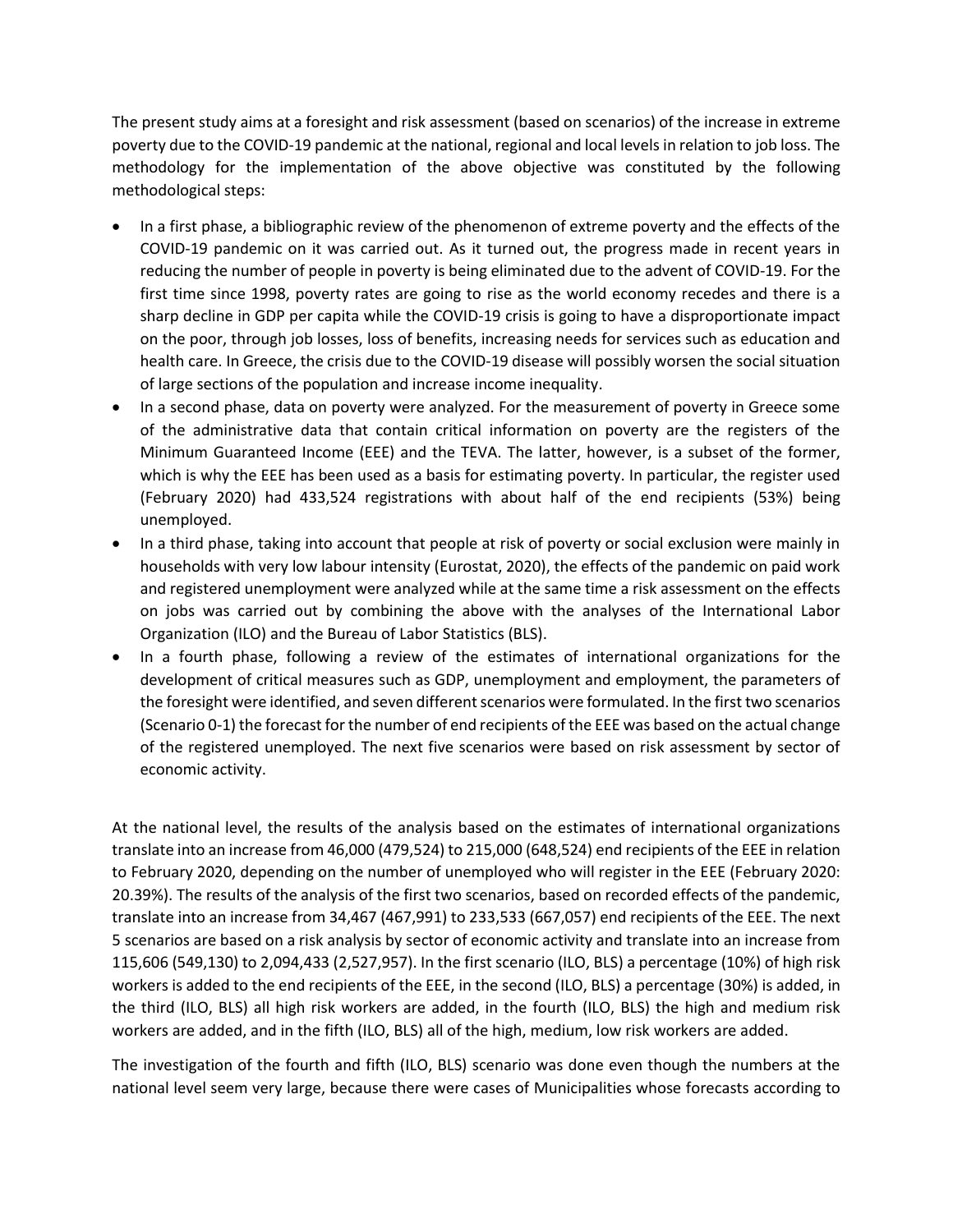the 2<sup>nd</sup> scenario far exceeded the corresponding o ILO-BLS scenarios (Municipality Zakynthos, Municipality of Karpathos, Municipality of Parga, Municipality of Symi, Municipality of Arriana). At the same time, due to the fact that the effects of the pandemic had a strong spatial differentiation, the Municipalities were grouped into 5 clusters in relation to the parameters of the investigation.

In all the investigated scenarios, cluster 3, which included the Municipalities of Rhodes, Zakynthos, Thira, Mykonos, Corfu, Heraklion, Kos, Rethymno, Chania and Hersonissos, presented the highest percentage increase. At the regional level, the Regions of the South Aegean, the Ionian Islands, Crete and Attica were the ones with the highest percentage increase. The analysis at the local level also revealed new Municipalities that are not contained in the above units with a high percentage increase such as the Municipalities of Tanagra, Thermi, Zitsa, Oreokastro, Tempi, etc.

*[Figure 1](#page-3-0)* and [Figure 2](#page-3-1) show the results of the foresight for each cluster of Municipalities and for each region. The scenarios highlight the estimates for the development of poverty in Greece based on the number of end recipients of EEE. These results are available through an interactive dashboard for further navigation at the following link<sup>1</sup>:

[https://public.tableau.com/views/PovertyForesightEN/Cluster?:language=en&:display\\_count=y&publish](https://public.tableau.com/views/PovertyForesightEN/Cluster?:language=en&:display_count=y&publish=yes&:origin=viz_share_link) [=yes&:origin=viz\\_share\\_link](https://public.tableau.com/views/PovertyForesightEN/Cluster?:language=en&:display_count=y&publish=yes&:origin=viz_share_link)

 $\overline{\phantom{a}}$ 

 $<sup>1</sup>$  This dashboard is consisted of 3 different templates (cluster, regions, Municipalities).</sup>